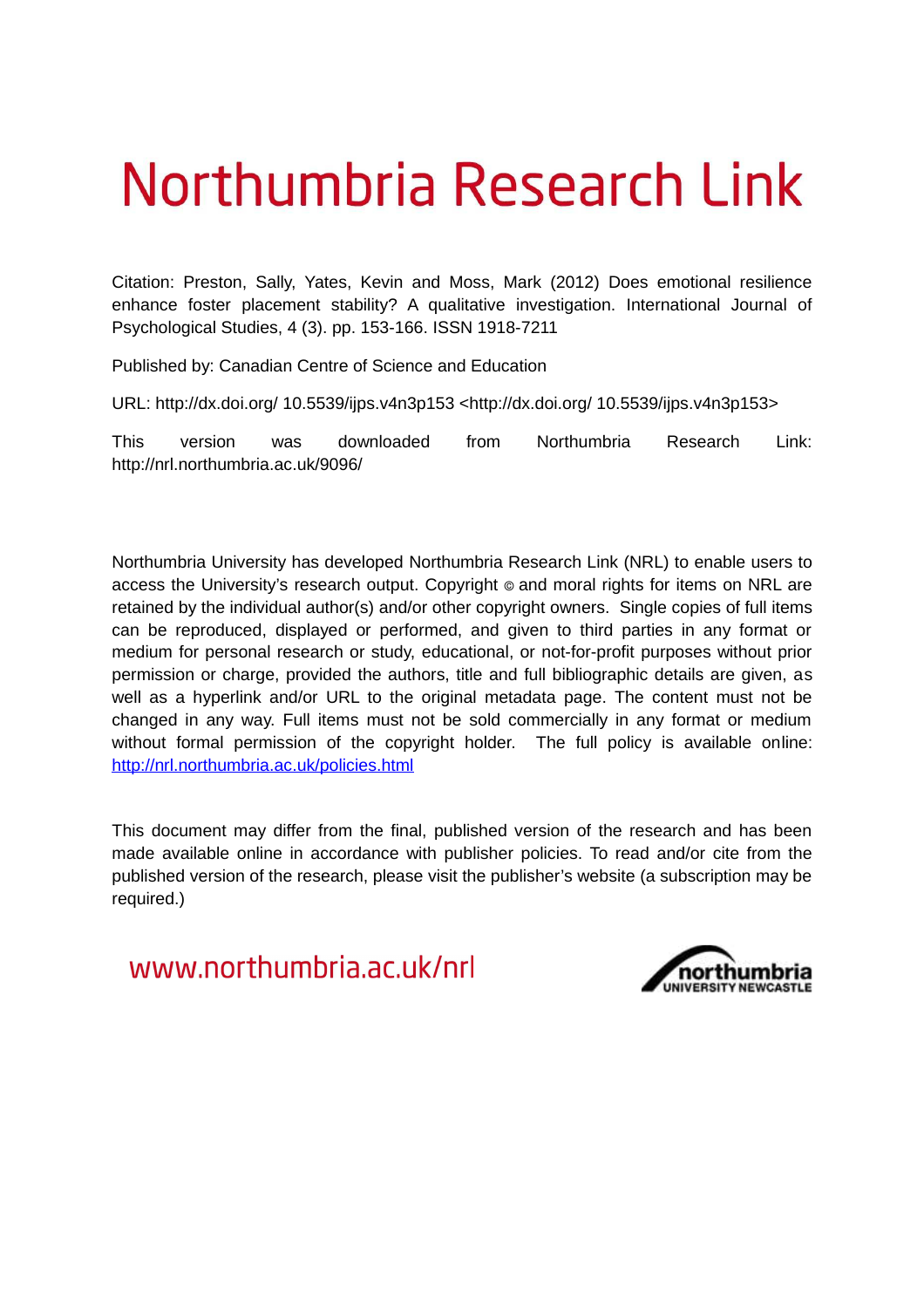# Does Emotional Resilience Enhance Foster Placement Stability? A Qualitative Investigation

Sally Preston<sup>1</sup>, Kevin Yates<sup>2</sup>& Mark Moss<sup>3</sup>

<sup>1</sup> Academic Psychiatry, Newcastle University, UK

<sup>2</sup> Children and Young People's Service, Monkwearmouth Hospital, Sunderland, UK

<sup>3</sup> Department of Psychology, Northumbria University, UK

Correspondence: Sally Preston, Academic Psychiatry, Wolfson Research Centre, Campus for Ageing and Vitality, Newcastle Upon Tyne, NE4 5PL, UK. Tel: 44-191-208-1373. E-mail:sally.preston@ncl.ac.uk

| Received: May 18, 2012    | Accepted: August 3, 2012                     | Online Published: August 27, 2012 |
|---------------------------|----------------------------------------------|-----------------------------------|
| doi:10.5539/ijps.v4n3p153 | URL: http://dx.doi.org/10.5539/ijps.v4n3p153 |                                   |

# **Abstract**

Frequent changes of foster placement are known to have a detrimental effect on the long-term well-being of cared-for children. Foster carers who take on children with challenging behaviours have to draw on resources, both internal and external, to help them build and maintain a relationship with the child that will last. Not all foster carers are successful in this regard. The aim of this qualitative study was to explore the role that the emotional resilience of foster carers plays in promoting placement stability.

Seven foster carers, who had a track-record of stable placements (according to national criteria) with children exhibiting challenging behaviours, were recruited from a Local Authority in the North East of England. They attended a focus group and one-to-one interview. Verbatim transcripts were subjected to an inductive grounded theory analysis.

Three potential underlying constructs, namely emotional resilience, interpersonal characteristics and external factors, were found to emerge from the data and identified as likely to influence foster placement outcomes. These data provide a springboard for further quantitative investigation with the potential to screen prospective carers to identify those best suited to "difficult" placements in order to maximise success for the benefit of all concerned.

**Keywords:** emotional resilience, foster carers, placement stability

# **1. Introduction**

Large numbers of children in England are looked after by foster carers, with the majority of children entering the care system as a result of abuse and neglect ("Children looked after in England (including adoption and care leavers) year ending 31 March 2010," 2010). Many children in care have emotional and behavioural difficulties and present with challenging behaviours; resulting in frequent moves between care placements. A number of factors contribute to placement stability, but of these, the role of the foster carer is of interest here. Why do some foster carers cope in the face of difficult, challenging behaviours whereas others do not?

One possibility is that foster carers draw on emotional resilience in order to maintain the fostering relationship in the face of challenging behaviours exhibited by the child. The research literature identifies two theoretical constructs in this domain. Ego-resiliency is conceptualised as a personality trait which is employed to regulate ego-control, the expression or inhibition of impulse. Resilient individuals are able to modulate their level of ego-control according to the situation, thus resulting in positive adaptation (Funder, Block, & Block, 1983; Letzring, Block, & Funder, 2005). An alternative construct is resilience; a concept attributed to individuals who, in the face of adverse, stressful situations, have positive psychological outcomes (Rutter, 2006). This model of resilience is rooted in adverse childhood experiences that lead to the development of dynamic psychological processes and positive adaptation (Werner, 1993). As such it is conceived as being different to ego-resiliency (Luthar, Cicchetti, & Becker, 2000). However, Block and Kremen (1996) assert that resilience can be entirely accommodated within ego-resiliency. In the study reported here, there was no pre-conception of "emotional resilience" being wholly attributable to either ego-resiliency or resilience.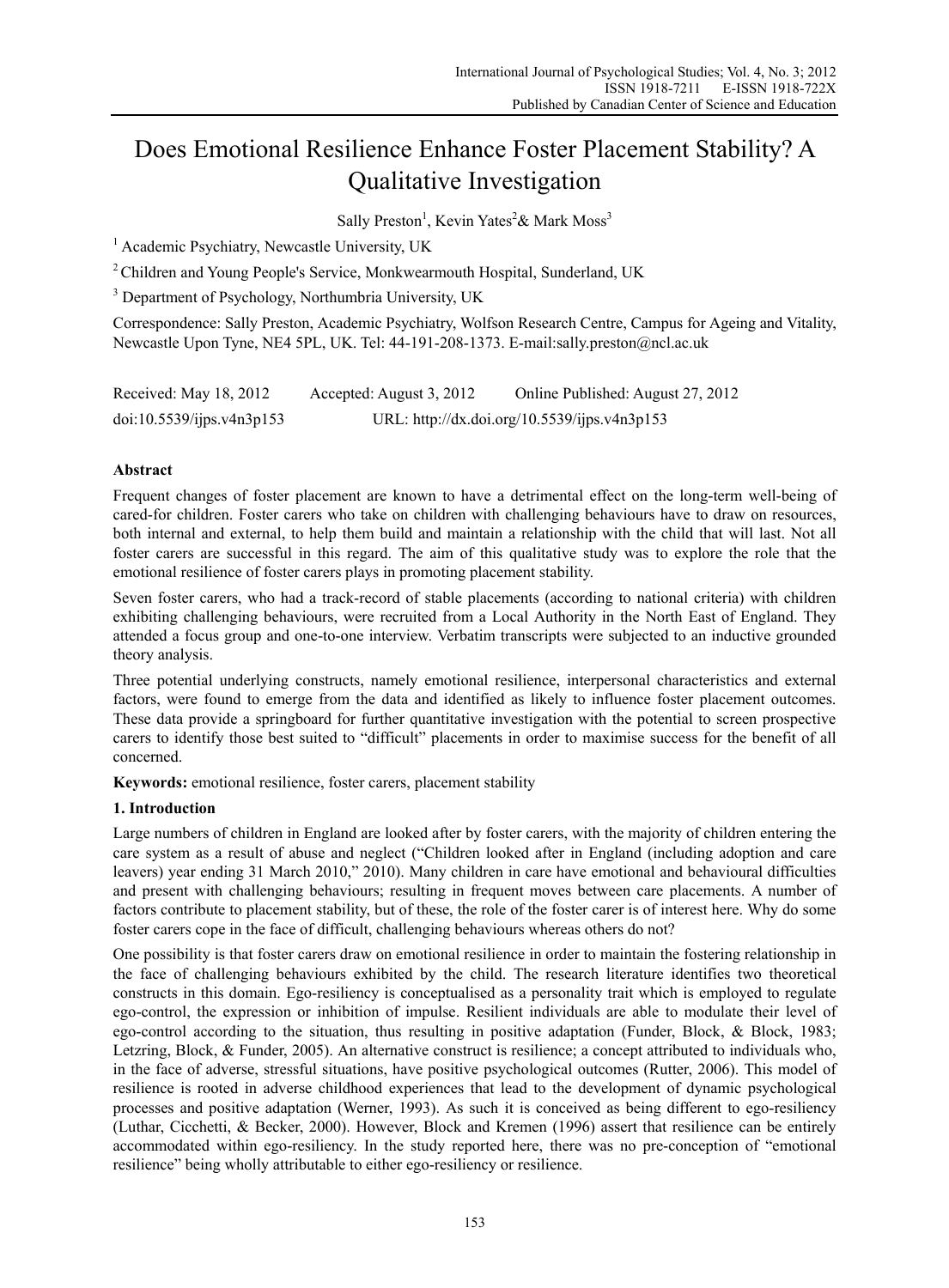Placement stability is used as a measure of successful foster placements; nationally it is defined by the number and duration of placements: fewer than three placements in a year (1 April to 31 March) and a placement duration of two years for foster children who were in care for at least 2 ½ years ("National Indicators for Local Authorities and Local Authority Partnerships: Updated National Indicator Definitions," 2009). In the year to March 2010, nationally 10.9% of foster children had been in three or more placements and 32% who had been in care for 2  $\frac{1}{2}$  years had been in a placement lasting less than two years ("Children looked after in England") (including adoption and care leavers) year ending 31 March 2010," 2010). However, research studies indicate that placement instability is a bigger problem than these national statistics suggest. Farmer, Lipscombe, and Moyers (2005) reported that 44% of placements failed within the first year and 53% of placements were under "severe difficulty" after one year. Similarly, Ward (2009) found that only 19% of children in her study stayed in the same placement for 3 ½ years compared to 22% who had had more than five placements. The length of placements tended to be short with only 29% lasting longer than a year and 21% of placement moves occurring as a result of a foster carer request.

Attachment of a child to their primary caregiver provides the child with a secure base from which to explore the world (Ainsworth, 1979). Foster children entering the care system may have been subjected to neglect, abuse and trauma. It is known that children who have been maltreated are more likely to exhibit insecure or disorganised attachment caused by the conflict (for the child) between the parent as the source of both security and fear (Cyr, Euser, Bakermans-Kranenburg, & Van Ijzendoorn, 2010). Insecurely attached children tend to exhibit both internalising and externalising behaviours such as being withdrawn (internalising) or aggression (externalising) making the formation of close, stable relationships difficult. Additionally, maltreated children have been shown to have low resilient functioning compared to non-maltreated children (Flores, Cicchetti, & Rogosch, 2005) and children who do poorly in their foster placements often exhibit maladaptive behaviours associated with poor resilient functioning (Schofield & Beek, 2005b). Flores et al. (2005) also reported that maltreated children find it difficult to form positive relationships with adults outside their immediate family. This may be an important factor in the establishment of close, stable relationships with foster carers, and being able to benefit from the support on offer from outside agencies (school, for example).

Placement instability has been implicated in poor psychological outcomes such as mental health problems (Minnis & Devine, 2001) and conduct disorders (Leathers, 2002). Furthermore, foster children are known to have low self-esteem which can be influenced by their foster carers for better or worse (Luke & Coyne, 2008). In a study of Looked After Children, approximately half of the children had emotional and behavioural difficulties with 65% of boys in foster care exhibiting problems compared to 36% of girls (Minnis & Del Priori, 2001). Many of these difficulties were attributable to attachment disorders. In England, 39.9% of children in Local Authority foster placements have been shown to have a mental disorder, with 33.3% having a conduct disorder, 8.7% an emotional disorder (anxiety, depression) and 8.0% a hyperkinetic disorder (Meltzer, Gatward, Corbin, Goodman, & Ford, 2003). The same report highlighted that other behaviours, known to have negative outcomes for health and well-being, such as smoking and drinking alcohol, decrease in prevalence as time in foster placement increases.

A number of factors have been identified to negatively impact on placement stability; increasing age of the child, gender (male), behaviour problems and previous placement history (Oosterman, Schuengel, Slot, Bullens, & Doreleijers, 2007; Webster, Barth, & Needell, 2000). The problem is circular however. Both externalising and internalising behaviours have been shown to be exacerbated by placement instability, with externalising behaviours strongly predictive of placement breakdown, and internalising behaviours increasing with the number of placements (Newton, Litrownik, & Landsverk, 2000). Such associations between placement instability and behavioural problems have been widely reported elsewhere, (for example, Palmer, 1996; Rubin, O'Reilly, Luan, & Localio, 2007).

Whilst the characteristics of the foster child are clearly important in placement stability, it is also influenced by the quality of relationships formed between the foster child and a number of significant others, primarily the foster carer. Sinclair and Wilson (2003) investigated the foster carer/child relationship, in particular the significance of the child characteristics, foster carer characteristics and interactions between the child and foster carer on placement success. In addition to the child's motivation for a particular placement, foster carers with appropriate parenting skills, who were "warm", encouraging and resilient, made a positive contribution to placement success. Interaction between the child and carer was also important, particularly how much the carer liked or rejected the child. Schofield and Beek (2005b) reported that children in foster care who made good progress had foster carers who were able to provide a secure base from which the child could be more adaptive and form relationships outside the family. These children and carers had close relationships; the foster carers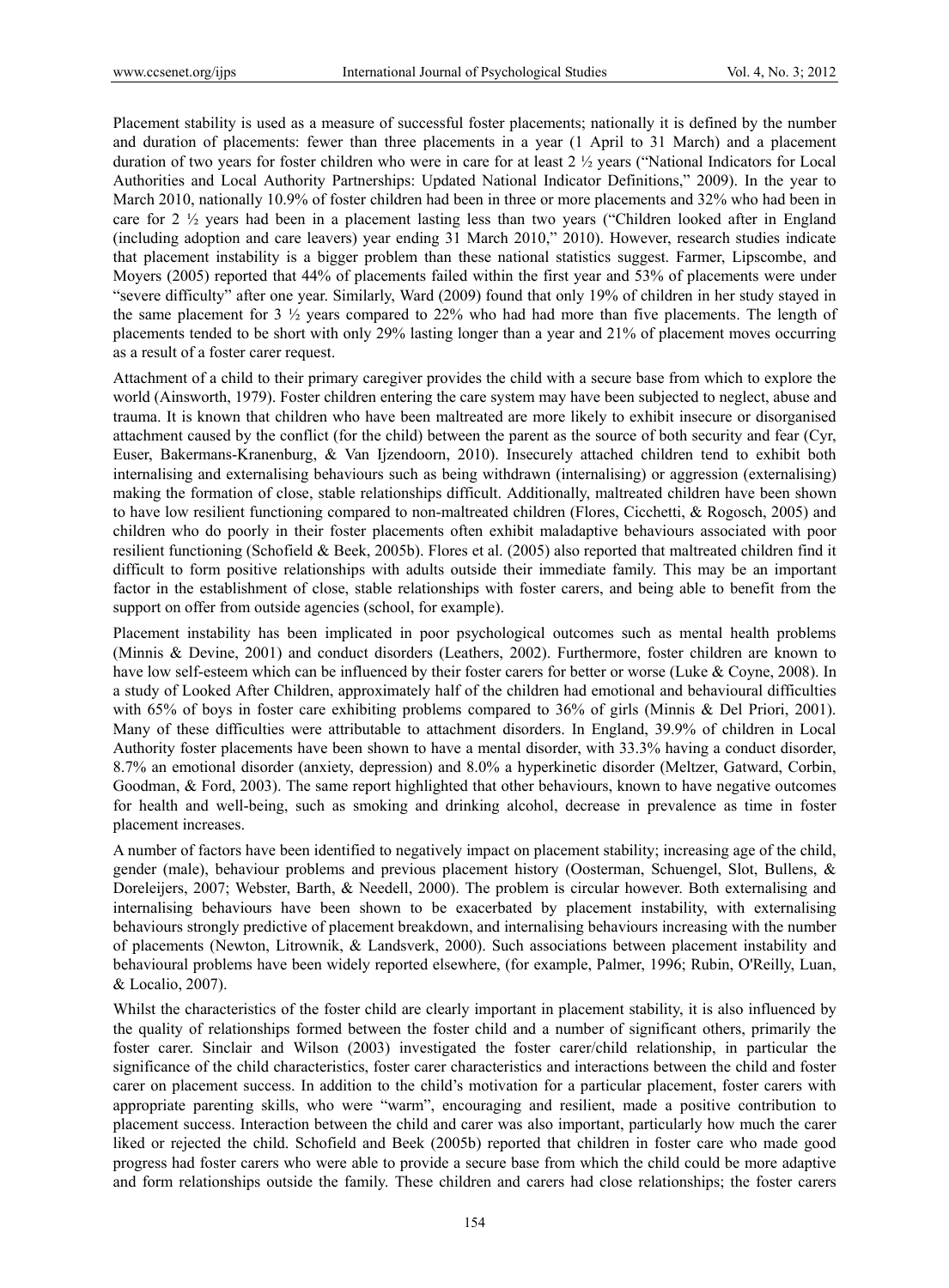exhibited resilience and had good supportive networks. Foster carers who were highly sensitive were more likely to form these close, stable relationships (Schofield & Beek, 2005a). These researchers defined foster carer sensitivity across five dimensions related to their ability to promote in the child: trust in the foster carer's availability; an ability to reflect on thoughts and feelings; self-esteem; the ability to make their own decisions; and a feeling of belonging in the foster family.

A review of research on predictors of positive outcomes for foster care (Redding, Fried, & Britner, 2000) identified the importance of foster carer personality characteristics, such as a balance between extraversion and introversion and using the traits of thinking and feeling in decision making. In the face of challenging behaviour, the ability of the foster carer to cope with their feelings of distress (sadness, disappointment and frustration, for example) could be an important factor in placement stability. This distress tolerance has four aspects: the person's subjective appraisal of the degree of distress; their perception of their ability to tolerate emotional distress; the extent to which they become absorbed by the emotional distress; and their ability to regulate the distressing emotions such that they can function normally (Simons & Gaher, 2005). The ability to persevere in the face of challenging behaviour that causes emotional distress may be associated with motivation. A study carried out in the UK which examined the motivation of women to foster found that having a strong personal desire to foster, adverse childhood experiences or a sense of social responsibility were all related to being rated as an excellent foster carer and placements that lasted at least one year (Dando & Minty, 1987).

Interestingly, foster carers who were able to manage challenging behaviour were more likely to report feelings of well-being, to gain personal reward from fostering and to continue being a foster carer (Whenan, Oxlad, & Lushington, 2009). The management of challenging behaviour through specific strategies and parenting style has been the focus of training packages for foster carers. However, the efficacy of this training to ameliorate challenging behaviour and increase the capacity of foster carers to cope has been shown to have no significant effect in comparison to foster carers not in receipt of training (Macdonald & Turner, 2005; Pithouse, Hill-Tout, & Lowe, 2002).

The research literature demonstrates that the ability of a foster carer to maintain a secure, stable relationship with a foster child exhibiting challenging behaviour is likely to be dependent on a number of factors including the carer's emotional resilience, attachment style, personality and distress tolerance. Whilst there has been some empirical research looking at the resilience of children in foster care, little if any has addressed the emotional resilience of foster carers. The meta-analysis carried out by Oosterman et al. (2007) suggested that data regarding foster carer characteristics were inconclusive. Consequently a detailed qualitative study may act as a starting point for research into the role that the emotional resilience of foster carers plays in promoting placement stability.

# **2. Method**

This study received full ethical approval from Northumbria University Department of Psychology Ethics Committee.

# *2.1 Participants*

The study was carried out in the North East of England. Sixteen foster carers working for a Local Authority as contract carers were identified by the Fostering Service as having formed stable placements with children exhibiting challenging behaviours and were invited by letter to take part. Seven foster carers (one male; six female) replied and gave informed consent to attend a focus group and a one-to-one interview. All names are changed for inclusion in this report.

"Tom" (58 years) had been fostering for 13 years and had fostered "dozens" of children, many short-term, emergency placements; however a number were long-term placements of many years duration. Some of these children, now young adults, still maintained close contact and lived at home from time to time. Currently "Tom" was fostering two boys aged 11 and 16 years. He lived with his wife (second marriage) and had a son and three step-daughters. When he started fostering all the children were adults and only one lived at home. "Tom" came from a family with low socio-economic status; he had two brothers and two sisters and had left school at 15 years with no formal qualifications. He worked at evening and weekend jobs from 12 years and on leaving school had a variety of jobs before joining the Army. On leaving the Army he again had a variety of manual jobs before becoming a house builder.

"Anne" (58 years) had been fostering for six years and had had only one child (female) from the age of 10 years. She had never been married nor had children of her own; she did however have a partner who did not live with her. "Anne" had been brought up with a sister in the South of England. She described her childhood as "not very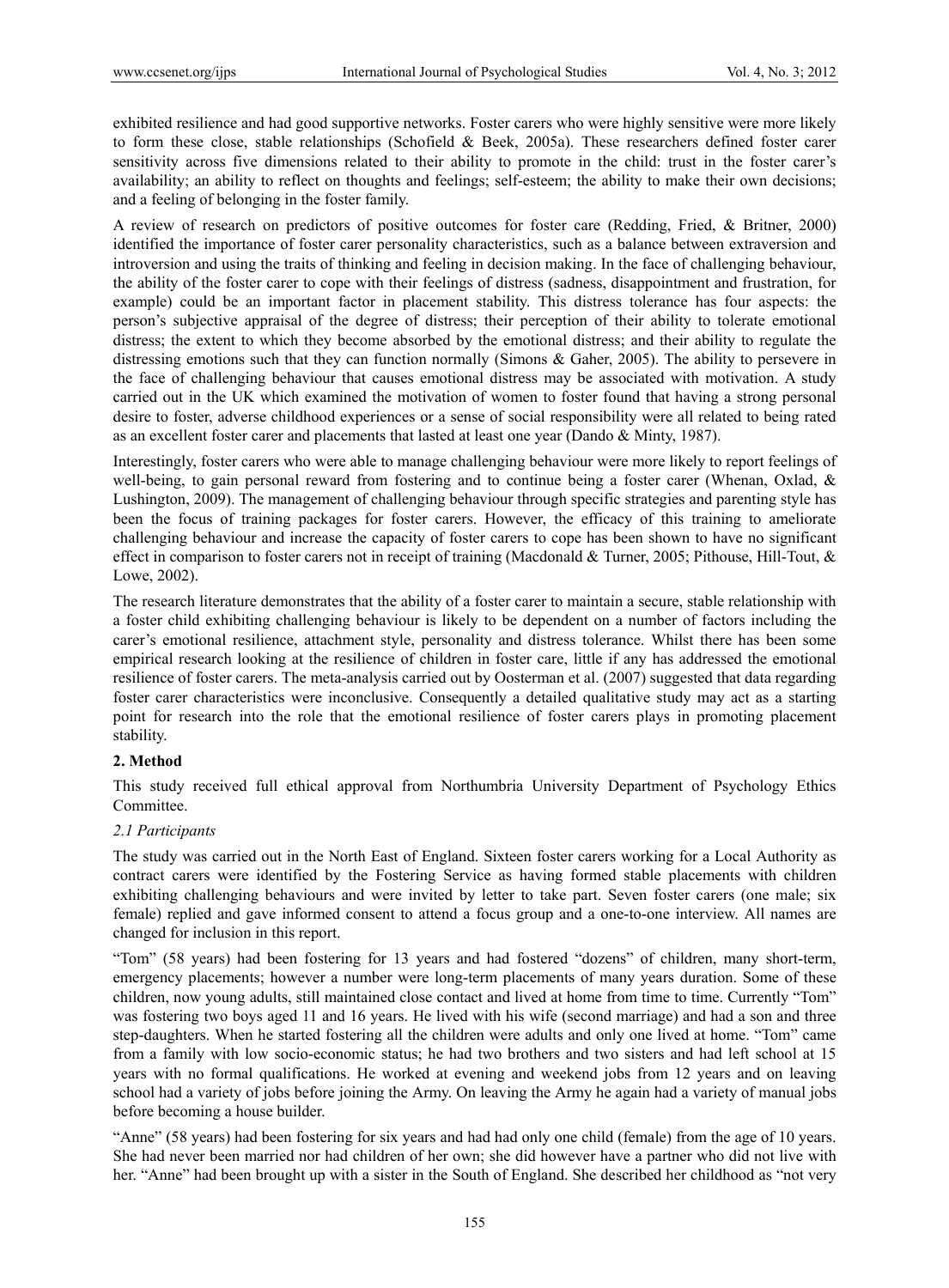happy" and during her teenage years had a difficult relationship with her father. She left school at 14 years with no formal qualifications. Whilst working in a shop and as a short-hand typist she attended night school to get O' Levels and A' Levels. Subsequently she went to University and was awarded a degree in Psychology; she then completed a PhD. "Anne" had worked in the Probation Service and with the Youth Offending Team before becoming a foster carer.

"Brenda" (52 years) had been fostering for seven years and had fostered about 15 children including some for respite care. She was married and had two children, one from her previous marriage, and whilst both children had lived at home when she started fostering, at the time of interview, only one was still at home. Currently she was fostering three boys, one aged 16 years was in a long-term placement and had been with her for seven years, the two other boys (aged 8 and 3 years) were in short-term placements and had been with her six and five months respectively. "Brenda" had left school at 16 years with some CSE qualifications and had worked in a shop and then for a printing firm for 22 years before being made redundant and having her second child at the age of 40 years. She was brought up with a brother, and a sister was born when she was 17 years old. She described her childhood as "happy" and her father as "very strict".

"Carol" (50 years) had been married for thirty years and had two grown-up children. She started fostering six years ago as part of a Treatment Foster Care programme which involved extensive training and support. She fostered two children through the programme leaving to become a contract carer when she took on the second child in a long-term placement. At the time of the study she was fostering two boys, one in a long-term placement (three and a half years) and the other with a view to becoming a long-term placement. "Carol" had "quite a happy childhood" and was the second oldest of two sisters, with a younger brother. She had a turbulent relationship with her mother as a teenager and adored her father. She left school at 16 years with a few CSE qualifications, working first in a shop and then for the school meals service where she worked her way from washing pots to being a cook and an area manager; this included studying at night school.

"Diane" (46 years) had been married for 19 years and had two children still living at home. She had left school at 17 years with O' Levels and having started A' Levels. She worked first as a business travel consultant and then for a financial and card services company becoming an operations director. She began fostering five years ago when she was made redundant. She had fostered a total of nine children (excluding respite care) for between five months and four years. At the time of the study she had four foster children, two siblings in a long-term placement (four years) and two in short-term placements. "Diane" was an only child of an older mother; her father died when she was eighteen months old. She was largely looked after by her grandmother with whom she had an "awful relationship"; despite this "Diane" described her childhood as happy.

"Elaine" (55 years) had been fostering for 20 months during which time she had had one foster child (male, aged 6 years). She had been widowed three years previously and had a grown-up, married son and grandchild. "Elaine" was the second oldest of three sisters and described her childhood as "happy". She had been particularly close to her father and was perceived to be his "favourite" by her sisters. Discipline was meted out by her mother. "Elaine" left school at 16 years with some CSE and O' Level qualifications. She did a year at college before starting work in a Chemist shop. She left work to have her son and took up part-time work in a bakery when he was twelve.

"Fiona" (37 years) had been fostering for nine years, during which time she had fostered approximately 30 children (including respite care). At the time of the study she had one child (male) in a long-term placement (six years) and another child (male) in a short-term placement. "Fiona" described her childhood as "the best"; she had an older sister and had been particularly close to her father who for much of her childhood had suffered ill-health following an industrial accident. She left school at 16 years with GCSE qualifications and had a job where she worked her way up from sales assistant to manager. "Fiona" had been married for 17 years and left work when she had her first child (of two).

# *2.2 Sources of Data*

The focus group took place before the interviews. The seven participants were seated in a circle with the researcher and a Clinical Psychologist, who was known to all the participants, in a quiet, private room in the University. A schedule of questions was used to guide the discussion which lasted for 91 minutes and was digitally recorded (Olympus digital voice recorder VN-5500PC; Olympus Imaging & Audio Ltd. Essex, UK). Following the focus group, the interviews took place over five consecutive weeks, with a maximum of one interview per day. Interviews took place in a quiet, private room in the University and ranged from 67 to 130 minutes duration; and were digitally recorded. A schedule of questions was used to guide the conversation, with additional questions being added during the course of the interviews. Questions relating to six "events", known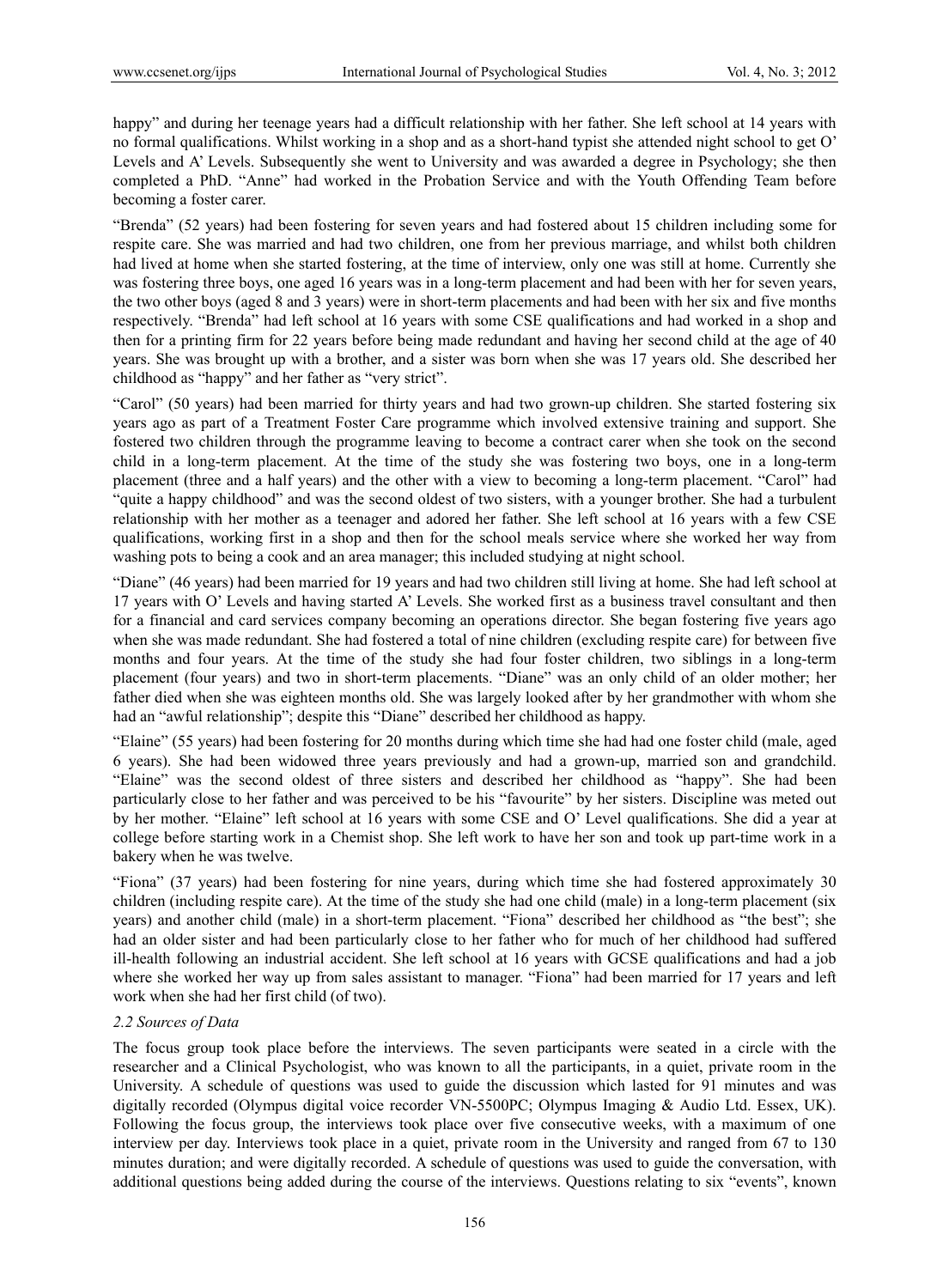to have a detrimental effect on foster carer well-being (Wilson, Sinclair, & Gibbs, 2000), were included in the interview schedule. All the interviews involved the foster carer and researcher, with the exception of the interview with "Diane" where a last minute cancellation of a contact visit meant that her 18 month old foster child was present.

*Transcription of data:* Within a few hours of the focus group or interview the audio file was downloaded onto a laptop computer (Vostro 1700 laptop, Dell Corporation Ltd, Berkshire, UK) and the audio file converted from WMA format to WAV format for use with open source audio software (Audacity, open source software; www.audacity.sourceforge.net). Verbatim transcripts were produced from the digital recordings and used to develop further questions for use in the one-to-one interviews and in the analysis. All recording and transcription was carried out by the same researcher.

*Procedures for analysis:* An inductive grounded theory approach was adopted (Glaser & Strauss, 1967) following the method of Charmaz (2006). Each transcript was read several times and coded line by line. Once all transcripts had been subjected to this initial coding, a focused coding review was carried out resulting in a set of preliminary codes and categories. A number of further reviews were carried out and where necessary codes and categories were amended and re-defined until a final set of codes and categories was found to fit the data. The final codes and categories were found to be encapsulated by three overarching categories.

#### **3. Results and Discussion**

The aim of this study was to explore the role that the emotional resilience of foster carers plays in promoting placement stability. Placement stability (a positive outcome) is achieved when a Looked After Child (a child in the care of a Local Authority whether in a residential or foster home) had fewer than three placements in a year and, where that child had been in care for at least  $2\frac{1}{2}$  years, they had been in the same placement for two years ("National Indicators for Local Authorities and Local Authority Partnerships: Updated National Indicator Definitions," 2009). Conversely placement instability (a negative outcome) occurred when a Looked After Child had three or more placements in a year and, where that child had been in care for at least  $2 \frac{1}{2}$  years, had placements lasting less than two years. In this study, with the exception of one foster carer who had been fostering for 20 months, all the foster carers had at least one foster child who had been with them for more than 2 years, and therefore had experienced positive placement outcomes (placement stability). Many of the children fostered by these carers exhibited challenging behaviours, most of which were externalising, biting, kicking, hitting, spitting, for example. A few children were on the autistic spectrum and were sometimes withdrawn (internalising behaviours).

Figure 1 shows the category tree derived from the transcript data. The figures in parentheses indicate the prevalence with which each code appeared amongst the foster carers (maximum = 7); only those codes identified for a least four foster carers were included. The data codes shown on the left hand side of the figure feed into first and second higher-order latent constructs to the right. Three second higher-order latent constructs, *emotional resilience*, *interpersonal characteristics* and *external factors* appeared to act either to promote placement stability or to increase the likelihood of placement breakdown. The figure also includes "foster child characteristics", which whilst not investigated in this study, have been shown to be important in influencing parenting and determining placement outcomes (Clark, Kochanska, & Ready, 2000; Duelling & Johnson, 1990; Sinclair & Wilson, 2003).

The emotional resilience of these foster carers made a contribution to the placement outcomes. Emotional resilience was defined by three first higher-order latent constructs, *managing emotions*, *personal attributes* and *personality traits*. The ability of these foster carers to *manage their emotions* was a key facet of their emotional resilience and could be related to the construct of distress tolerance which is a measure of an individual's capacity to tolerate, appraise, absorb and regulate negative emotions (Simons & Gaher, 2005).

They experienced episodes of *emotional distress* particularly related to difficult situations that occurred during both short- and long-term placements. In some cases the foster carer found it impossible to continue and had to ask to have the child removed, one such was "Carol" who had had a child attempt suicide:

*"I was breaking my heart on the phone so they knew they had to do it that day d'yer know what? I just said, I don't want him back, just take him, but, so they did..." (Carol)* 

Despite having to end the placement, "Carol" demonstrated her emotional resilience by going on to foster other children with challenging behaviours.

The ability to manage distressing emotions was helped by the *hardiness* of these foster carers who in the main did not report becoming overwhelmed by emotional distress or who were able to bounce back following a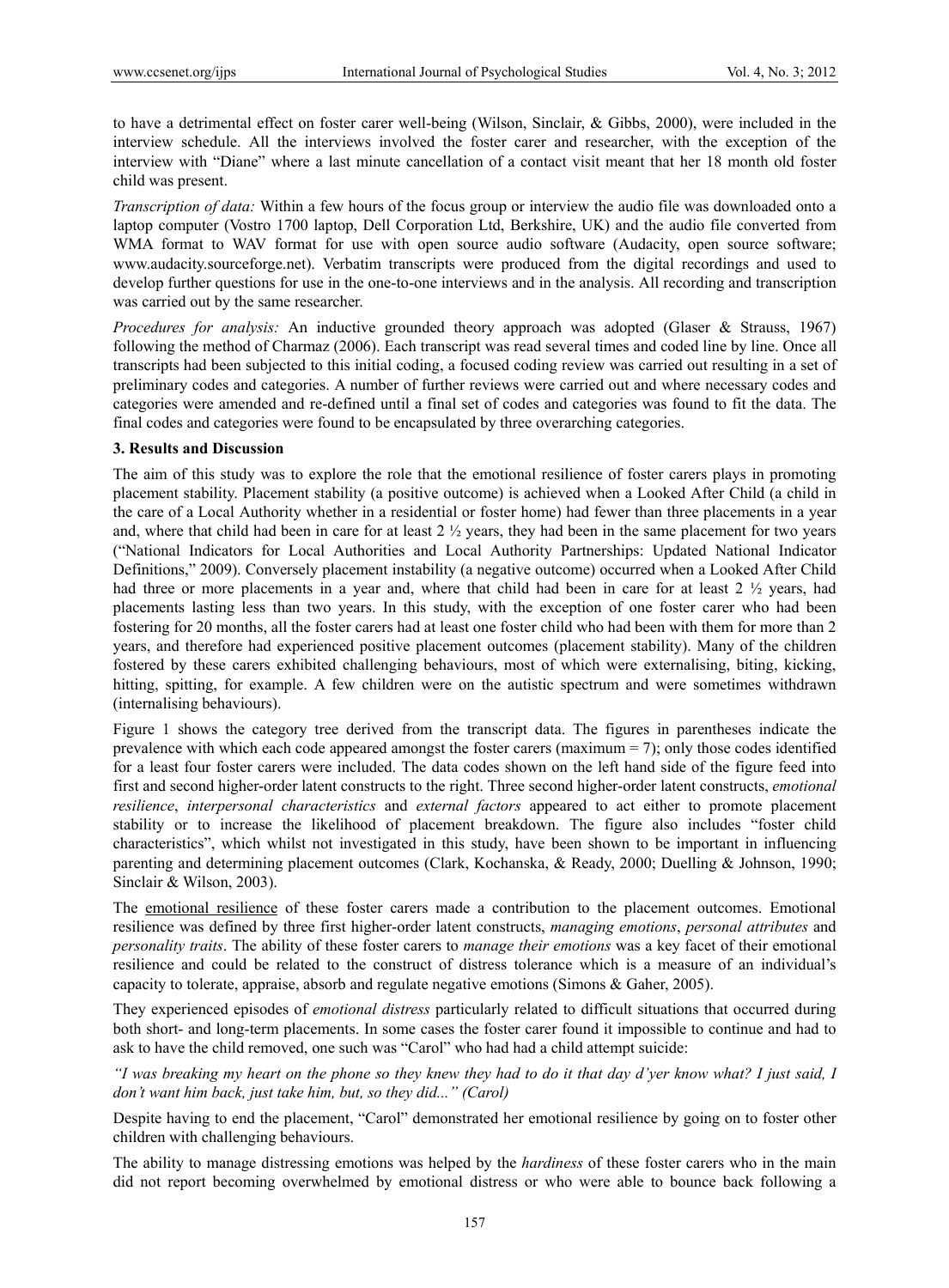distressing episode. This hardiness was characterised by an ability to overlook challenging behaviour:

*"...and no matter what she did we kept her right 'til the end'..." (Fiona)* 

And to manage the emotional distress associated with a foster child leaving, a regular occurrence in short-term placements,

*"I have had other children of a similar age where I haven't felt as bad, I've still been upset, but I haven't felt as completely devastated erm, but with her that was probably, that's probably the worst, worst moment that we've had really" (Diane).* 



Figure 1. Category tree developed from the analysis of the data

The concept of hardiness has been characterised as an individual who has an internal locus of control, is immersed and committed to the activities in their life, and who has a positive view of change. These characteristics have been shown to have a protective function in high stress situations (Kobasa, 1979). It is possible therefore that their hardiness helped to protect these foster carers from the negative effects of their foster children's challenging behaviour. Furthermore, hardiness has been shown to be exhibited by resilient-functioning adults (Bonanno, 2004).

The capacity to overlook challenging behaviour may be related to the ability of these foster carers to alter their attentional focus and attribute positive meaning to challenging behaviour (Gross, 1998), as exemplified by "Carol":

*"...he's a canny bairn really you know, it's not his fault is it?" (Carol)* 

The ability to manage emotions was also related to emotional *self-control*; a characteristic evident in most of these foster carers. A common occurrence was remaining calm in the face of challenging behaviour or in the case of "Brenda", not retaliating in the face of a malicious allegation made by a birth parent:

*"I couldn't believe it, I honestly couldn't believe it, and then I was mad, you can imagine, I was mad, but as, I mean I still had to go and see mam and just act as if nothing had happ..., because I knew I hadn't done anything..."(Brenda)* 

However, there were times when these foster carers experienced a *loss of self-control* with consequent displays of anger, frustration and tears. "Tom" found that his temper got the better of him from time to time:

*"I lost it this day mind I must admit, illegal what I done..." (Tom)*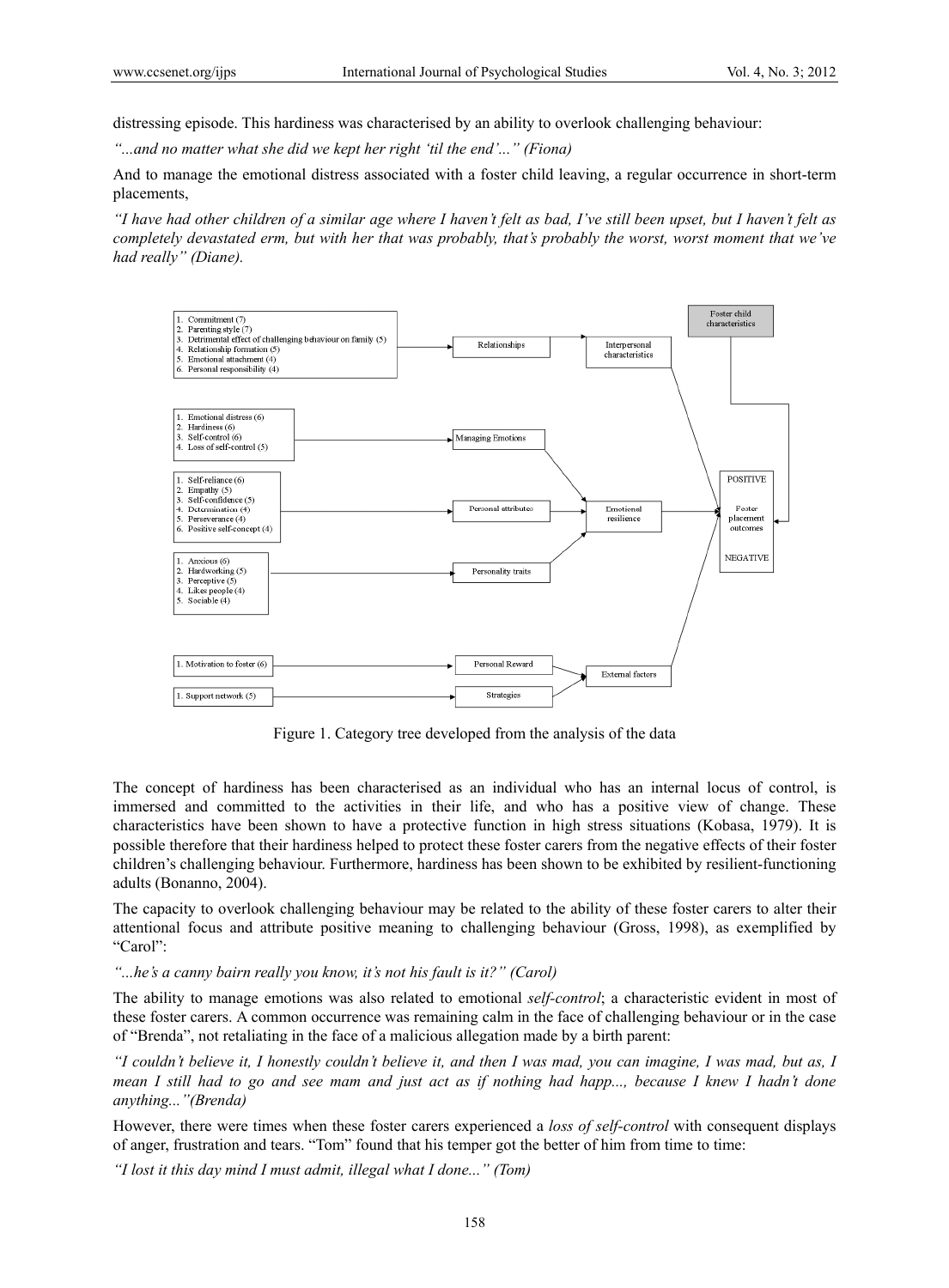Despite the occasional lapse of self-control these foster carers were able to bounce back and continue with the foster placement, again demonstrating their emotional resilience in the face of adverse circumstances. A possible model to explain this finding is that of ego-resiliency and ego-control where self-control (and loss of self-control) are viewed as the control of impulses. According to the construct ego-control, these foster carers would be positioned along a continuum from ego-undercontrol to ego-overcontrol. Given their capacity to control their impulses in the face of challenging behaviour, it can be postulated that they are moderately ego-overcontrolled (Kremen & Block, 1998; Letzring et al., 2005).

Emotional resilience was also defined by these foster carers' *personal attributes.* Unless in the Treatment Foster Care programme, foster carers work largely on their own; they described fostering as "lonely" and "isolating", and felt supported or unsupported by their link (social) worker in equal number. A very common characteristic was that of *self-reliance*; they saw themselves as independent and unwilling to depend on anyone other than their spouse or partner:

*"I don't know who I depend on apart from E... ... I hate asking people to do anything." (Carol)* 

This was an important characteristic as being the main carer meant that managing challenging behaviour largely fell to them.

In advance of any placement these foster carers were provided with information about the child and the circumstances of their being taken into care. This helped them to understand and *empathise* with the child, so that they could respond appropriately to challenging behaviour. "Tom" drew on previous life experience to help him understand the children in his care:

*"I can, most of these kids I can relate te, because, most of the kids, I been there..." (Tom)* 

They demonstrated their *self-confidence* in the decisions that they made regarding their foster child, and although legally, permission from the Fostering Service had to be sought in regard to many of the decisions they made, these foster carers felt they were best placed to make those decisions. "Fiona" was confident that given her experience:

 *"...the fostering trust me judgement on things..." (Fiona)* 

Additionally, they were *determined*, prepared to fight for what they believed to be best for their foster child, even if that meant taking on institutions and professionals:

*"I've fought tooth and nail to get every single thing for him, I've fought education, social workers, I've had him, all sorts, he is what he is today and I know that is because of my and my husband's really hard work getting the right therapy for him..." (Fiona)* 

The ability to be able to *persevere* in the face of on-going difficulties was typical of most of these foster carers and is characteristic of emotionally resilient people:

*"...we made some noises to social services who took no notice at first and then we got the children's guardian involved again..." (Diane)* 

"Diane's" pragmatic response was an example of a cognitive coping strategy. These are known to be used by foster carers to appraise situations in a positive way, thus preventing undue negativity and promoting perseverance (Lazarus, 1991).

For a number of these foster carers, a *positive self-concept* was evident. They felt that they were able to get on with other people, were good at fostering and had attributes such as being caring and having a good sense of humour. Given that the foster carers work on their own it was important that they held a positive view of themselves and it contributed to their emotional resilience. "Brenda" recognised that she was good at connecting with a variety of people:

*"I find it easy to talk to people, erm, so, I think that's, you know, it always breaks the ice doesn't it? And just find something in common type of thing and find something that they're interested in..." (Brenda)* 

It is possible that under stressful situations these foster carers were able to modify the structural component of their self-concept such that the stress had less of an adverse effect on them. This has been shown to be the case in depressed patients (Showers, Abramson, & Hogan, 1998) and may help to explain why these foster carers were better able to cope with challenging behaviours than other foster carers.

A third facet of emotional resilience was the *personality traits* exhibited by these foster carers which appeared to map onto the Five Factor model of personality (Costa & McCrae, 1992), namely, Openness, Conscientiousness, Extraversion, Agreeableness and Neuroticism. *Anxiety* is a trait associated with Neuroticism which has been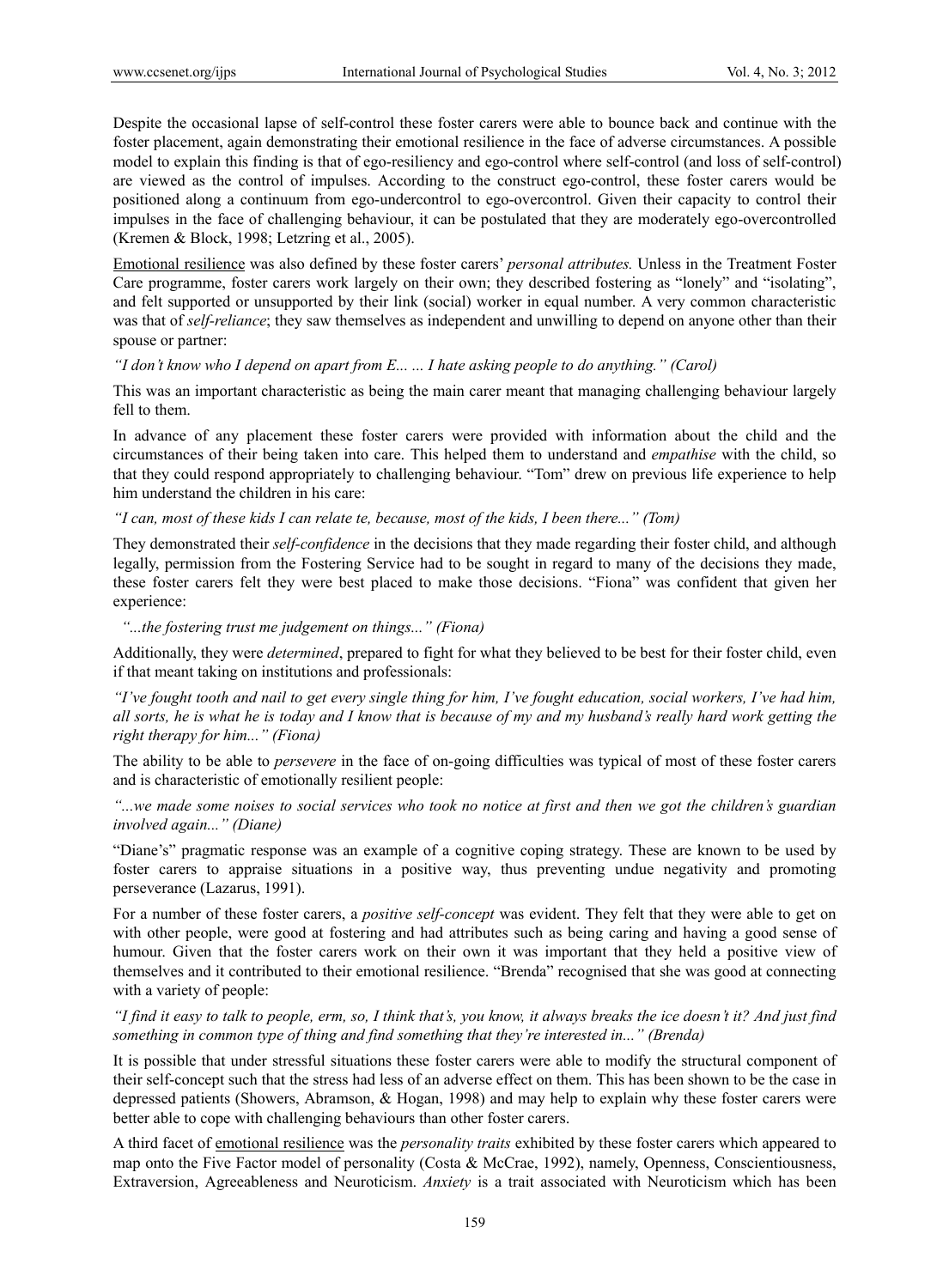shown to be associated with inflexible coping strategies (Lee-Baggley, Preece, & DeLongis, 2005). Almost all of these foster carers expressed feelings of anxiety related to their foster child(ren) and at times wondered if they had the resources to cope. "Elaine" described her fear in response to a situation where her foster child, because he had no more Christmas presents to open, held his breath and turned blue:

*"Frightened, very frightened because you, at first you think you know, how can I cope?" (Elaine)* 

It was striking, however, that these foster carers reported very few situations where placements were prematurely ended. It is therefore possible that these foster carers were able to find positive meaning within difficult situations and used these insights to cope more effectively next time; the "broaden and build" model (Tugade  $\&$ Fredrickson, 2004). If this is the case then it might be expected that foster carers who had been fostering longer (for example "Tom") would cope better than foster carers who had only recently started (for example "Elaine").

These foster carers were *hard-working*; something that was apparent in their early lives, where through their own efforts they had achieved a great deal. "Anne", having left school at 14 years with no formal qualifications had worked her way through night school and full-time education to become a probation officer:

*"And then I did O' Levels at evening class, and then I did six A' Levels at evening class, and then I did a degree at D..., and then I did a counselling course at D..., then I did social work, no, then I did a PhD, and then I did the social work to do er, probation..." (Anne)* 

It is possible that these foster carers employ relationship-focused coping strategies to enable them to achieve positive outcomes with their challenging foster children. In a study of parents and step-children it was found that parents high for Conscientiousness (of which hard-working is a trait) used relationship-focused coping strategies more than those low for the dimension (Lee-Baggley et al., 2005).

Another personality trait present in these foster carers that contributed to their emotional resilience was *perception*; they were able to understand and adapt to the needs of their foster child:

*"I think that's what a lot of these children is don't expect too much from them too quickly and just little small things at a time, don't expect them to come in and be like your children cos they cannot, they can't function like that, so it's just little bits at a time..." (Fiona)* 

Perception is a trait of Openness and has also been shown to be related to ego-resiliency (Klohnen, 1996). Parents high for Openness have been shown less likely to distance themselves from distressing emotions than those parents low for this dimension (Lee-Baggley et al., 2005). Similarly, the foster carers taking part in this study did not appear to distance themselves from their foster children, often staying with them despite distressing or challenging behaviour:

*"I would sit and talk to him and he would be going crazy on us you know and you just have to keep calm, try and tell them that you understand..." (Fiona)* 

Perhaps not unsurprisingly these foster carers *liked people,* and children in particular:

*"I quite like having children around and I think I'm quite good at it, erm quite good at looking after children I think because I had such a busy, busy job and a, a really stressful career erm, I had quite a lot of capacity to do lots of things erm, I was used to being busy all of the time you know..." (Diane)* 

They were also *sociable*:

*"I loved the working with people...and the trying to keep, get the people involved..." (Anne)* 

Both these traits, "liked people" and "sociable" are indicative of Extraversion, a domain that has been shown to enable parents of step-children to build positive relationships and to cope flexibly with difficult behaviour (Lee-Baggley et al., 2005).

Interestingly, resilience has been shown to have a strong inverse relationship with Neuroticism and strong positive relationship with Extraversion and Conscientiousness (Campbell-Sills, Cohan, & Stein, 2006). However when task-orientated and emotion-orientated coping styles were included in the regression model, Conscientiousness was no longer a significant predictor because a task-orientated coping style mediated the relationship between resilience and Conscientiousness.

A number of interpersonal characteristics of these foster carers helped to determine foster placement outcomes. These interpersonal characteristics were defined as those that these foster carers employed in the formation and maintenance of *relationships* with foster children, birth parents and professionals involved in the care of the foster child. The formation of a relationship with a child who exhibited challenging behaviours was not easy and did not work in every instance, but the foster carers agreed that an important aspect of *relationship formation*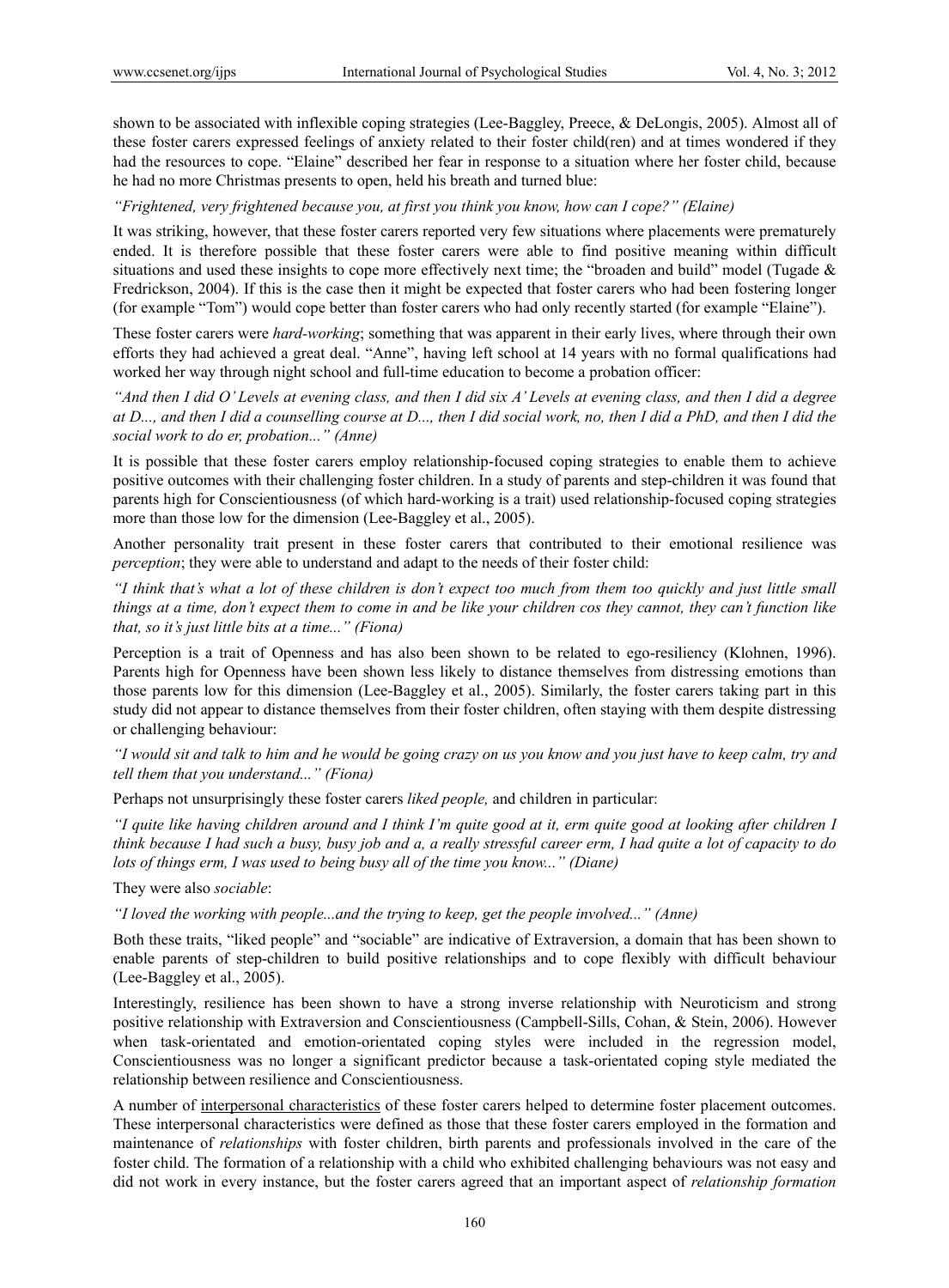was treating the foster child and their own children in the same way:

#### *"You've got to treat them the same as your own..." (Tom)*

It is possible that this inclusivity aids the formation of a positive carer-child relationship through the raising of the child's self-esteem (Luke & Coyne, 2008). A positive relationship increases the likelihood of a more stable placement. It is interesting to note that these foster carers observed that many other foster carers did not have such an inclusive approach, particularly where holidays were concerned, with foster children being put into respite care rather than being taken on family holidays.

Most of the foster carers recognised that their *parenting style* with their foster child(ren) was different to that they had used with their own children. Parenting style was influenced by their training as foster carers; this was particularly the case for "Carol" who had been part of the Treatment Foster Care programme which used a strict "sanctions and rewards" approach. Given the chaotic life that many of the foster children had experienced before coming into care, the foster carers recognised the importance of boundaries and routines in helping the foster child settle into their new family life:

*"...if you can get at the routines and boundaries established, it's not going to work straight away, but they do respond well to them and their behaviour, I think, for the most part can improve quite quickly..." (Diane)* 

A particular issue for foster carers was control; in situations where the foster child had gained the upper hand, the sanctions/rewards approach offered a way of the foster carer regaining control which may be why it is an effective coping strategy (Folkman & Moskowitz, 2004).

Not all of the parenting styles were the same; "Tom" had an approach that worked with his older, "street-wise" foster children:

*"...they weren't bad-uns they just wanted a good seeing to, good talking to..." (Tom)* 

The authenticity of the parenting style used by the foster carer appeared to be important. "Elaine" had recently been on a "Team Teach" course which encouraged the foster carer to ignore challenging behaviour and walk away. She had found that it worked in calming down her foster child's angry outbursts, but was "completely different" to how she would have handled this behaviour before.

Most of the foster carers had had multiple short-term placements, some of which they had converted to long-term placements. These appeared to be with foster children that they formed a strong *emotional attachment* to:

# *"I could never give R… up to do that now, I mean I've done what they say you shouldn't do and I've getting too attached to him." (Elaine)*

The adult attachment style of a parent has been shown to be strongly predictive of the attachment of a child, with children of autonomous parents being very likely to be securely attached to that parent (Van Ijzendoorn, 1995). However, it is not possible to know from the data collected in this study what the attachment styles of these foster carers are. Additionally, given that attachment relationships between parent and child are normally formed during the first year of life (Bowlby, 1984), and subsequent attachment to foster carers is known to be difficult (Hughes, 2006), nothing can be said about the attachment of the foster children to their foster carer and how that might affect placement outcomes.

Whilst these foster carers formed enduring relationships with some foster children, this did not happen in every case. A number of the foster carers commented on the significance of the age of the child when they came into care, with the younger they are, particularly under three years of age, the more likely they are to form a stable relationship. Dozier (2005) found that babies under one year of age settled more quickly in a placement than babies over one year. This probably reflects the length of time a child has been subject to abuse, neglect or trauma prior to coming into care and acknowledges the fact that relationship formation is a two-way process:

*"...they're building the stable relationship with you as well as that the other way round..." (Diane)* 

It was clear that each of the foster carers was hugely *committed* to the foster child(ren) in long-term placement. The passion with which the foster carers expressed their commitment to these children was palpable:

*"I would never, ever, ever, ever let go to A..., I would walk over hot coals to keep him, I really would..." (Fiona)* 

The foster children cared for by these foster carers presented with challenging behaviours: harming themselves, harming others (particularly the main foster carer) and damaging property (their own and the foster family's). The foster carers described the behaviour as "horrific", "horrendous" and "not normal" and sometimes found the behaviours outside of their experience; particularly true for those foster carers who had only been fostering for a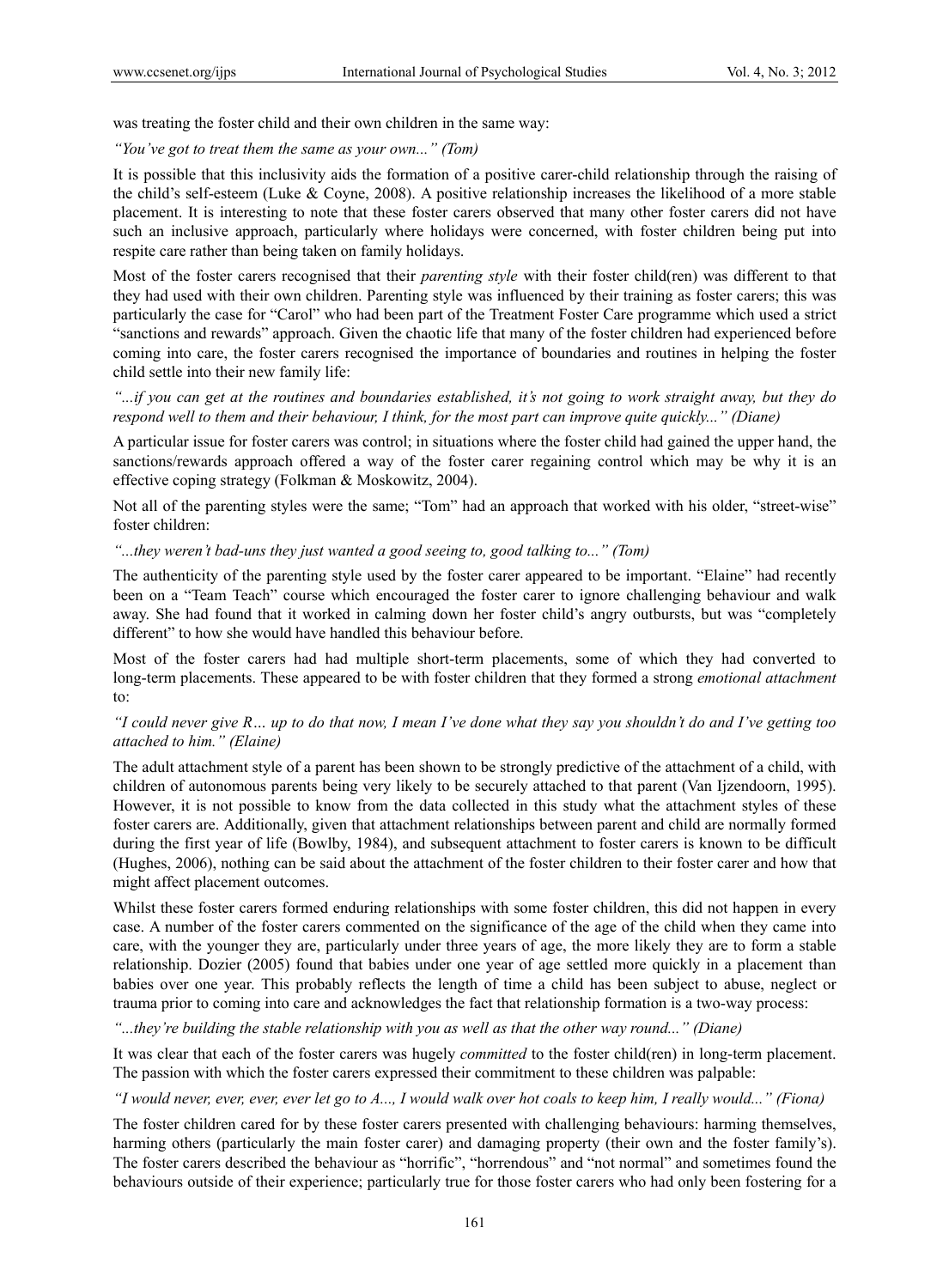short time. Almost the only reason that the foster carers gave for ending a placement was the *effect of the challenging behaviour on the family*. Perhaps because of the commitment that these foster carers felt towards these foster children, ending a placement was associated with feelings of guilt:

*"...you can't go on with that placement when these other two children are so upset and so, then you have to move them on, but you do feel awful, but you've got to think of the children that you've already got. You've got to." (Brenda)* 

Despite the challenging behaviour the foster carers felt *personally responsible* for the success or failure of the placement and saw having to "give up" as a personal failure:

*"I think the commitment's a big thing ... it would be the easiest thing in the world to just say agh, I just can't do this anymore, but, trying to think of the impact of giving up on her and her sibling now and the damage that would do, you, you just can't, it's, it's just incomprehensible." (Diane)* 

The attachment and commitment to these children and the sense of personal responsibility experienced by these carers appeared to enable them to endure the challenging behaviours beyond that which other foster carers were willing or able to go.

There were two external factors that appeared to affect placement outcomes for these foster carers. The foster carers gained *personal reward* through fostering and were *motivated* by their desire to give disadvantaged children an opportunity for a better life and for some by their strong maternal instincts that meant that they simply adored children and wanted to have them in their house:

*"I thought give a kid a life sort of thing, give him a chance..." (Tom)* 

This finding is supported by a previous study (Dando & Minty, 1987) that demonstrated a relationship between motivation to foster and being rated as an excellent foster carer, with placement stability.

The single most important *strategy* that was employed by these foster carers was a *support network* which covered family, friends and professionals and which was used as a safety valve for their emotions. The confidentiality that surrounds a foster child makes it difficult for the foster carers to be able to talk about what has happened and the effect that the behaviour of the foster child has on them, although they recognise the need to off-load for their own well-being:

# *"Me son ... Yeah, he phones, he phones me every night at nine o'clock to see if I need bit moan." (Elaine)*

This strategy is an example of both social coping and emotion-focused coping (Folkman & Moskowitz, 2004). Foster carers have previously highlighted support networks as a key requirement for successful placements (Brown, 2008). Support networks have also been shown to alleviate foster carer stress, a predictor for placement breakdown (Farmer et al., 2005).

Multiple codings of the transcripts highlighted the central role that emotional resilience played in determining placement outcomes. It also showed that the higher-order latent constructs did not act independently to affect placement outcomes, but instead were highly interrelated. Additionally, placement outcomes acted in a way to feedback on the latent constructs and affect how these were expressed. The strongest interrelationships were between *emotional resilience* and *interpersonal characteristics*, which was the result of strong interrelationships between *managing emotions, personal attributes* and *personality traits* with *relationships*.

A consistent characteristic of the children cared for by these foster carers was their challenging behaviours which could lead to negative placement outcomes such as detrimental effects on other family members and ultimately the ending of the placement. The *detrimental effect of challenging behaviour on the family* clearly impacted on the *emotional distress* experienced by these foster carers:

*"...it very much affected my family, we had to go on holiday, the kids were completely damaged by it and I'm now as a mother feel horrendous but I could never known it was going to happen..." (Fiona)* 

The negative impact of a foster child on the family was the only consistent reason these foster carers gave for ending a placement; something mirrored in other studies (Brown & Bednar, 2006; Jones & Morrissette, 1999; Wilson et al., 2000). It is possible that the increased likelihood of placement breakdown is caused by impairment of parenting skills which are adversely affected by foster carer stress (Farmer et al., 2005). The emotional distress experienced when a placement ended, even if this was a planned event, was too much for some of these foster carers. They gave this as a reason for only taking on foster children with a view to them being long-term:

*"I couldn't do that, in me life I couldn't every four or five weeks say, cheerio, move on." (Carol)*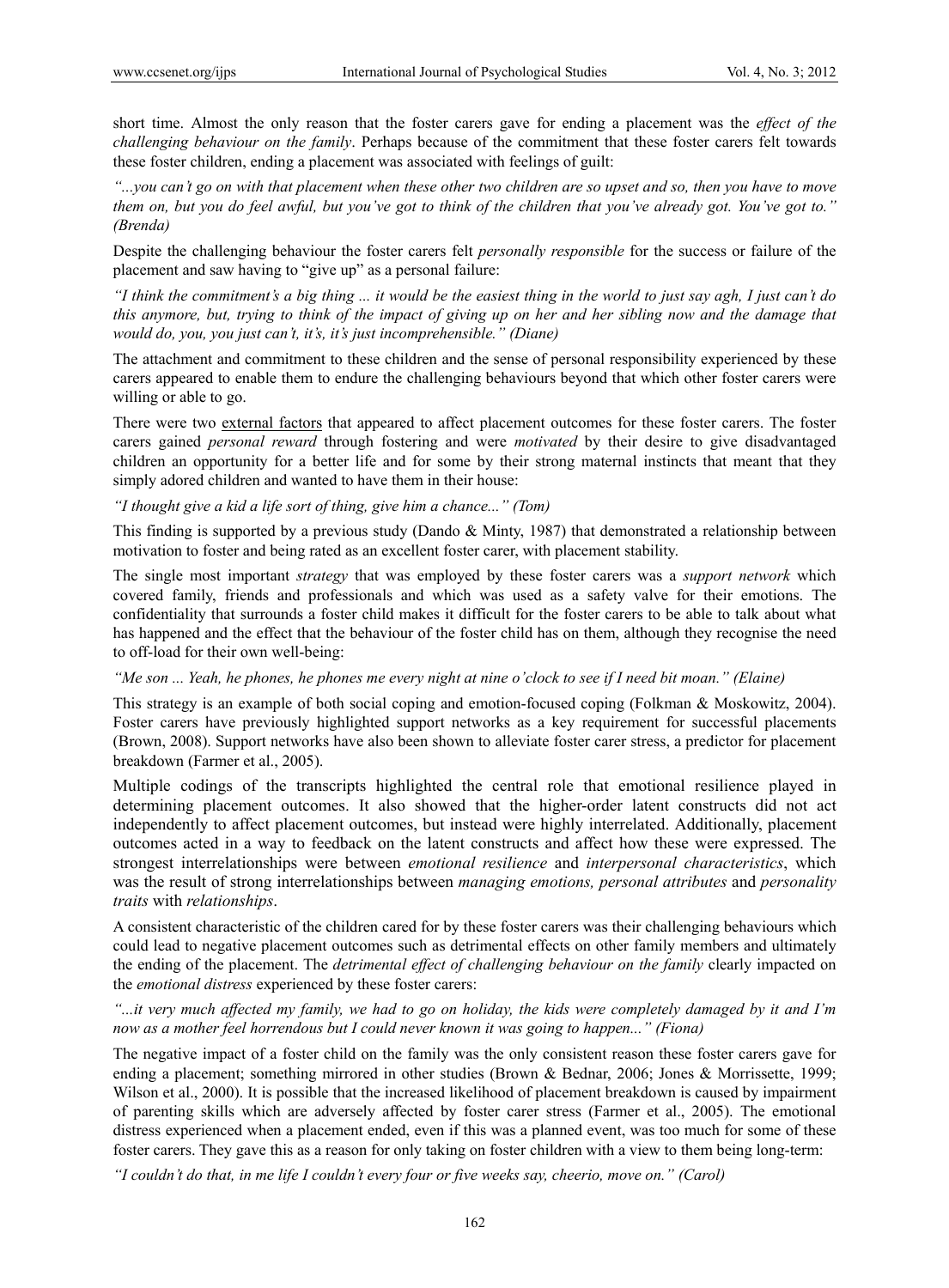These foster carers described the unremitting challenging behaviour of their foster child as exhausting and "not pleasant" to watch and at times it made them feel as though they could not take any more. It influenced their *parenting style*, through which they sought to limit their own *emotional distress*:

*"And, but they keep, and then of course one says the other one, then that one, then that one, and ah, it goes on and on and on and on and I just think, ee, I'm sick of this, I'm really sick of this, and I go in and say, right, that's it, I've had enough, I'm up to here, I'm fed up with all o'yers, you in your room, you in your room and you be quiet. And it just gets, get us so, you know, because they just go on, and it's constant, unbelievable, and it, it wears you down." (Brenda)* 

This ability to manage challenging behaviour has been shown to increase foster carers' sense of well-being and satisfaction with fostering, and thereby make placement stability more likely (Whenan et al., 2009). Whilst these foster carers did report occasional instances of having to end a placement because they could no longer cope, it was a rare occurrence, mostly they remained committed to the child and the placement. For "Anne" who was very self-reliant, the commitment to her foster child was a surprise to her:

"*I'm commitment phobic really, I've never, ever made a commitment to anybody, so the fact that taking a child was actually sort of the first time that I'd ever said to anybody that I would, erm, you know, keep them forever really." (Anne)*

Parenting style varied between these foster carers and appeared to be influenced by their emotional resilience. "Fiona" was *perceptive*, and used this to help vary her *parenting style* to match the needs of the foster child:

*"...in that first six month they can be pretty challenging and you've just got to try and find out who they are as a person really erm, see what works and what doesn't, it's trial and error..." (Fiona)* 

"Elaine" appeared to draw on *hardiness* to ensure that she was consistent in her approach:

*"...as I say he knows I mean it, I do, that's one thing, you know I never go back on what I say." (Elaine)* 

It was clear that the children in long-term placements were children with whom the foster carers had formed a strong *emotional attachment*. Associated with this, for some of these foster carers, was *anxiety* that the Fostering Service might decide to end the placement and that they would "lose" the child:

*"I would be really hurt if they decided that for whatever reason that he shouldn't live with me anymore..." (Elaine)* 

These foster carers took *personal responsibility* for the placement outcomes. "Fiona" seemed to like to take responsibility for everyone:

*"I just like to make things happy for people, I've always been like that, I just like to make sure everybody's alright." (Fiona)* 

Again, "Elaine's" *hardiness* was evident in her feelings of *responsibility* for her foster child even if the placement were to end:

*"...but at the end of the day I don't think I can give up on him, honestly, I, I would feel too guilty, to think you know, what erm, if anything went wrong after I gave him up I'd blame meself..." (Elaine)* 

These foster carers understood that relationship formation took time and employed their emotional resilience to cope with whatever the foster child threw at them. They appeared to keep the end goal in mind, a comfortable relationship with the foster child and a positive placement outcome:

*"...it's just about the fact that you're prepared to put up with all that bad behaviour, and all that stuff, and think, for long enough that the relation.., that's why I think I asked about the how or the why because if somebody is prepared to stick with it then I think the relationship will happen." (Anne)* 

# **4. Conclusions**

This study has identified an extensive range of characteristics and factors that were employed by these foster carers to promote placement stability. The construct of ego-resiliency appears to be the most useful in explaining the findings. These foster carers were subject to a daily diet of challenging behaviours and yet, for the most part remained buoyant and optimistic about continuing with the placement. Through modulation of ego-control, ego-resiliency (emotional resilience) enables the foster carer to be flexible in their response to a range of stressful situations. Their adaptability clearly involved the management of their emotions which is suggestive of their being moderately ego-overcontrolled.

It is not possible to know from the data whether the foster carers in the current study had experienced significant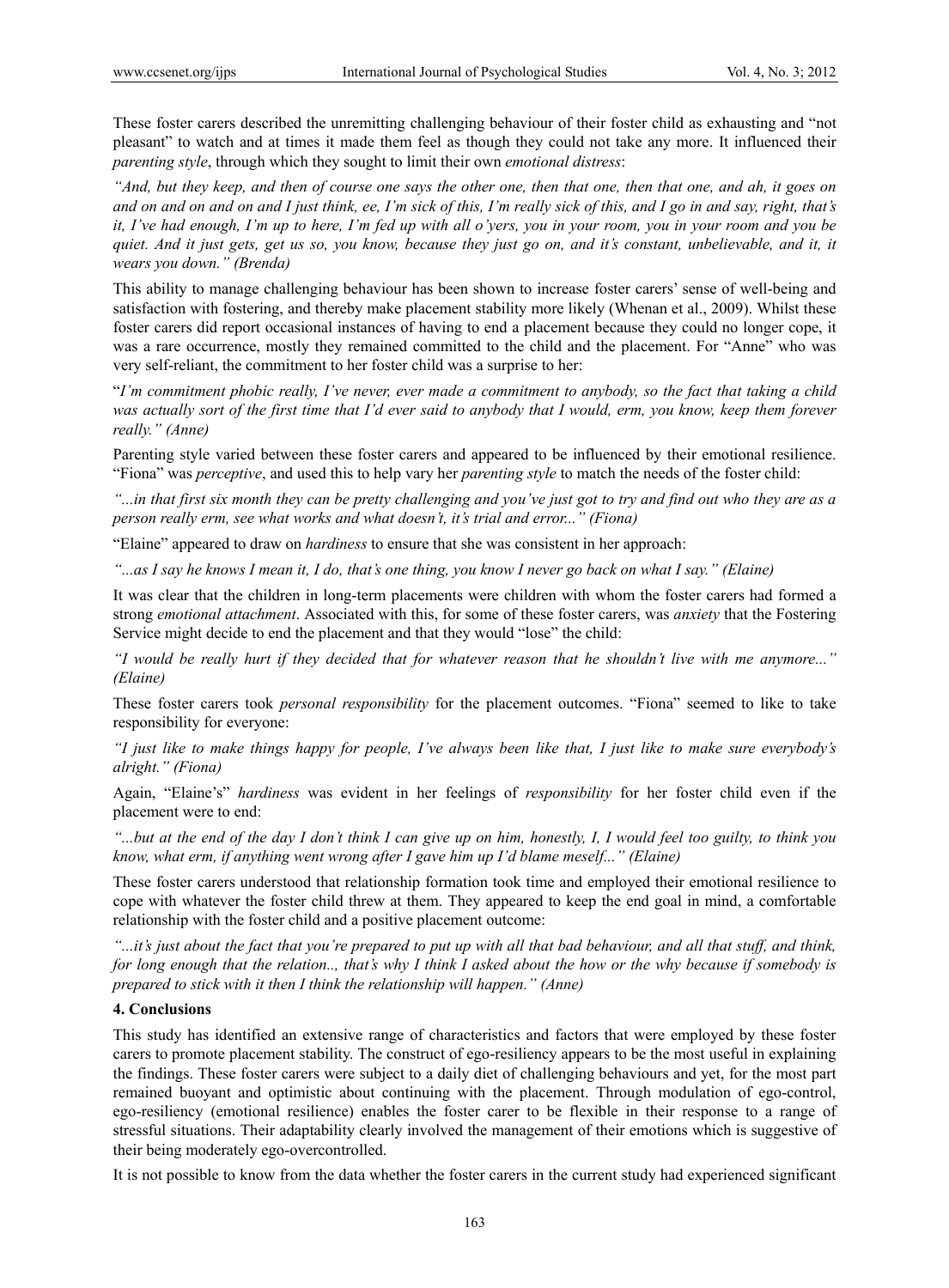childhood adversity that would have led to the development of resilience (Luthar et al., 2000; Rutter, 1985). Whilst the foster carers variously reported coming from a low socio-economic background, difficult relationships with a parent or grandparent, and illness or death of a parent, similar episodes occur in the lives of many people. However, Masten (2001) proposes that given that the majority of people exhibit resilience it must be part of normal human development rather than being dependent on the presence or absence of childhood adversity as much of the literature suggests.

It was always the intention that this qualitative study would form the starting point for further investigation. In the proposed model, the relationships between emotional resilience, interpersonal characteristics and external factors appear important. Which contribute most in determining placement outcomes is difficult to identify. To answer this, a number of questionnaires exist that could form the basis of such a quantitative study to develop a quantitative model in a wider population of foster carers. In summary, the emotional resilience of foster carers has been found to play a role in promoting placement stability, and this is worthy of wider investigation.

#### **References**

- Ainsworth, M. S. (1979). Infant–mother attachment. *American psychologist, 34*(10), 932. http://dx.doi.org/10.1037/0003-066X.34.10.932
- Block, J., & Kremen, A. M. (1996). IQ and ego-resiliency: Conceptual and empirical connections and separateness. *Journal of personality and social psychology, 70*(2), 349. http://dx.doi.org/10.1037/0022-3514.70.2.349
- Bonanno, G. A. (2004). Loss, trauma, and human resilience: Have we underestimated the human capacity to thrive after extremely aversive events? *American psychologist, 59*(1), 20. http://dx.doi.org/10.1037/0003-066X.59.1.20
- Bowlby, J. (1984). *Attachment and loss: Volume 1. Attachment* (Revised ed.). London: Pimlico.
- Brown, J. D. (2008). Foster parents' perceptions of factors needed for successful foster placements. *Journal of child and family studies, 17*(4), 538-554. http://dx.doi.org/10.1007/s10826-007-9172-z
- Brown, J. D., & Bednar, L. M. (2006). Foster parent perceptions of placement breakdown. *Children and Youth Services Review, 28*(12), 1497-1511. http://dx.doi.org/10.1016/j.childyouth.2006.03.004
- Campbell-Sills, L., Cohan, S. L., & Stein, M. B. (2006). Relationship of resilience to personality, coping, and psychiatric symptoms in young adults. *Behaviour Research and Therapy, 44*(4), 585-599. http://dx.doi.org/10.1016/j.brat.2005.05.001
- Charmaz, K. (2006). *Constructing grounded theory: A practical guide through qualitative analysis.* London: Sage.
- Children looked after in England (including adoption and care leavers) year ending 31 March 2010. (2010) Retrieved from http://www.dcsf.gov.uk/rsgateway/DB/SFR/s000960/index.shtml
- Clark, L. A., Kochanska, G., & Ready, R. (2000). Mothers' personality and its interaction with child temperament as predictors of parenting behavior. *Journal of personality and social psychology, 79*(2), 274. http://dx.doi.org/10.1037/0022-3514.79.2.274
- Costa, P. T., & McCrae, R. R. (1992). Normal personality assessment in clinical practice: The NEO Personality Inventory. *Psychological assessment, 4*(1), 5. http://dx.doi.org/10.1037/1040-3590.4.1.5
- Cyr, C., Euser, E. M., Bakermans-Kranenburg, M. J., & Van Ijzendoorn, M. H. (2010). Attachment security and disorganization in maltreating and high-risk families: A series of meta-analyses. *Development and Psychopathology, 22*(1), 87. http://dx.doi.org/10.1017/S0954579409990289
- Dando, I., & Minty, B. (1987). What makes good foster parents? *British Journal of Social Work, 17*(4), 383-399.
- Dozier, M. (2005). Challenges of foster care. *Attachment & human development, 7*(1), 27-30. http://dx.doi.org/10.1080/14616730500039747
- Duelling, J. L., & Johnson, J. H. (1990). Predicting success in foster placement: The Contribution of Parent-Child Temperament Characteristics. *American Journal of Orthopsychiatry, 60*(4), 585-593. http://dx.doi.org/10.1037/h0079210
- Farmer, E., Lipscombe, J., & Moyers, S. (2005). Foster carer strain and its impact on parenting and placement outcomes for adolescents. *British Journal of Social Work, 35*(2), 237-253. http://dx.doi.org/10.1093/bjsw/bch181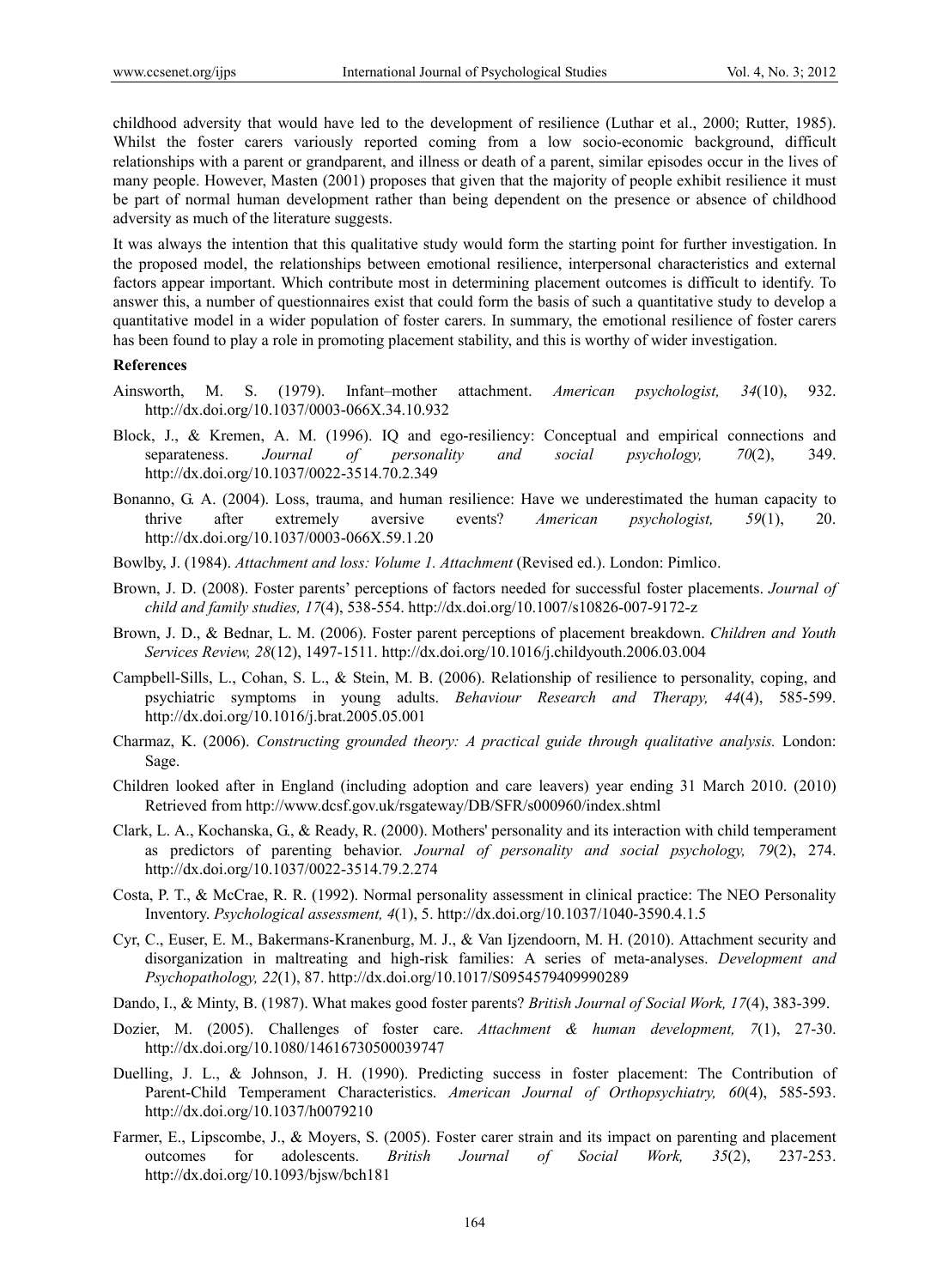- Flores, E., Cicchetti, D., & Rogosch, F. A. (2005). Predictors of resilience in maltreated and nonmaltreated Latino children. *Developmental Psychology, 41*(2), 338. http://dx.doi.org/10.1037/0012-1649.41.2.338
- Folkman, S., & Moskowitz, J. T. (2004). Coping: Pitfalls and promise. *Annu. Rev. Psychol, 55*, 745-774. http://dx.doi.org/10.1146/annurev.psych.55.090902.141456
- Funder, D. C., Block, J. H., & Block, J. (1983). Delay of gratification: Some longitudinal personality correlates. *Journal of personality and social psychology, 44*(6), 1198. http://dx.doi.org/10.1037/0022-3514.44.6.1198
- Glaser, B. G., & Strauss, A. L. (1967). *The discovery of grounded theory*. New York: Aldine.
- Gross, J. J. (1998). The emerging field of emotion regulation: An integrative review. *Review of General Psychology, 2*(3), 271. http://dx.doi.org/10.1037/1089-2680.2.3.271
- Hughes, D. A. (2006). *Building the bonds of attachment: Awakening love in deeply troubled children* (2nd ed.). Maryland, USA: Jason Aronson.
- Jones, G., & Morrissette, P. J. (1999). Foster Parent Stress. *Canadian Journal of Counselling, 33*(1), 13-27.
- Klohnen, E. C. (1996). Conceptual analysis and measurement of the construct of ego-resiliency. *Journal of personality and social psychology, 70*(5), 1067. http://dx.doi.org/10.1037/0022-3514.70.5.1067
- Kobasa, S. C. (1979). Stressful life events, personality, and health: An inquiry into hardiness. *Journal of Personality and Social Psychology, 37*(1), 1. http://dx.doi.org/10.1037/0022-3514.37.1.1
- Kremen, A. M., & Block, J. (1998). The roots of ego-control in young adulthood: Links with parenting in early childhood. *Journal of personality and social psychology, 75*(4), 1062. http://dx.doi.org/10.1037/0022-3514.75.4.1062
- Lazarus, R. S. (1991). Cognition and motivation in emotion. *American psychologist, 46*(4), 352. http://dx.doi.org/10.1037/0003-066X.46.4.352
- Leathers, S. J. (2002). Foster children's behavioral disturbance and detachment from caregivers and community institutions. *Children and Youth Services Review, 24*(4), 239-268. http://dx.doi.org/10.1016/S0190-7409(02)00175-5
- Lee-Baggley, D., Preece, M., & DeLongis, A. (2005). Coping with interpersonal stress: Role of Big Five traits. *Journal of Personality, 73*(5), 1141-1180. http://dx.doi.org/10.1111/j.1467-6494.2005.00345.x
- Letzring, T. D., Block, J., & Funder, D. C. (2005). Ego-control and ego-resiliency: Generalization of self-report scales based on personality descriptions from acquaintances, clinicians, and the self. *Journal of Research in Personality, 39*(4), 395-422. http://dx.doi.org/10.1016/j.jrp.2004.06.003
- Luke, N., & Coyne, S. M. (2008). Fostering self-esteem: exploring adult recollections on the influence of foster parents. *Child & Family Social Work, 13*(4), 402-410. http://dx.doi.org/10.1111/j.1365-2206.2008.00565.x
- Luthar, S. S., Cicchetti, D., & Becker, B. (2000). The construct of resilience: A critical evaluation and guidelines for future work. *Child development, 71*(3), 543-562. http://dx.doi.org/10.1111/1467-8624.00164
- Macdonald, G., & Turner, W. (2005). An experiment in helping foster-carers manage challenging behaviour. *British Journal of Social Work, 35*(8), 1265-1282. http://dx.doi.org/10.1093/bjsw/bch204
- Masten, A. S. (2001). Ordinary magic: Resilience processes in development. *American psychologist, 56*(3), 227. http://dx.doi.org/10.1037/0003-066X.56.3.227
- Meltzer, H., Gatward, R., Corbin, T., Goodman, R., & Ford, T. (2003). *The mental health of young people looked after by local authorities in England*. London: TSO.
- Minnis, H., & Del Priori, C. (2001). Mental health services for looked after children Implications from two studies. *Adoption & Fostering Journal, 25*(4), 27-38.
- Minnis, H., & Devine, C. (2001). The effect of foster carer training on the emotional and behavioural functioning of looked after children. *Adoption & Fostering Journal, 25*(1), 44-54.
- National Indicators for Local Authorities and Local Authority Partnerships: Updated National Indicator Definitions. (2009) Retrieved from http://www.communities.gov.uk/publications/localgovernment/updatednidefinitions (Feb 23, 2011)
- Newton, R. R., Litrownik, A. J., & Landsverk, J. A. (2000). Children and youth in foster care: Disentangling the relationship between problem behaviors and number of placements. *Child abuse & neglect, 24*(10), 1363-1374. http://dx.doi.org/10.1016/S0145-2134(00)00189-7